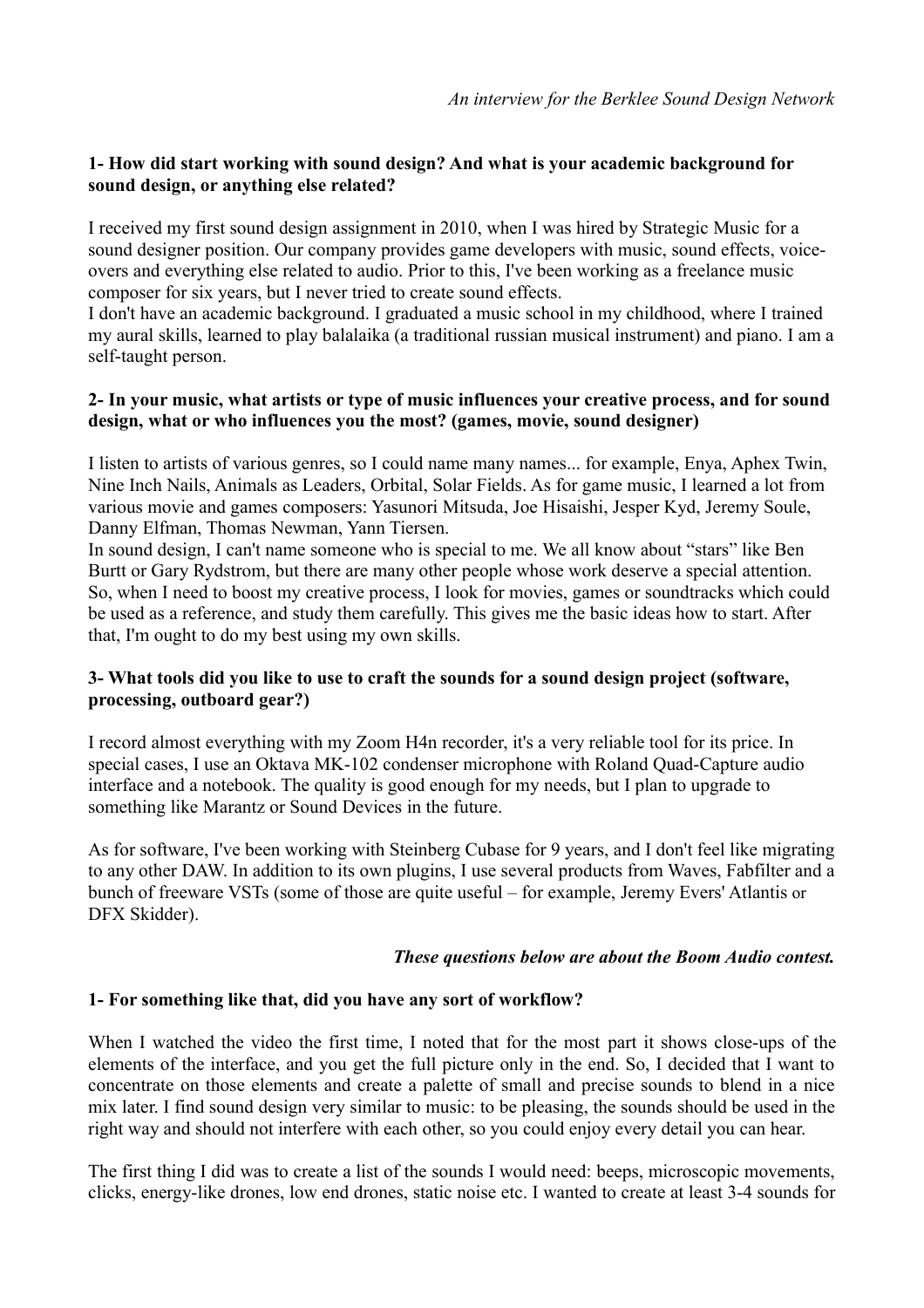each category. For a start, I processed the white noise with bandpass filter at various frequencies, then I took several microscopic snippets of the file and looped them – this provided me with basic material to play with. Then, various plugins went into the work. I tried various effects chains until I got what I needed, and in the end the total sound library for the video comprised 83 files. After that, I could start applying them to the video and working on the whole mix.

## **2- Describe how you achieved some of the more difficult sounds (maybe 2) that you did for the contest? the more detail the better so I can try to demonstrate to the guys at the presentation.**

This is somewhat difficult question for me, since I often re-process sounds which were already done with other effects chains – just to see if I get something interesting. But I recorded a video for you, where I reconstructed some of the sounds which were used in the final mix. As you can see in it, my main tools were mostly automated filters with high resonance and amplitude/frequency modulation plugins.

## **3- On the mixing, did you do put all the sounds first and then mixed, or did you mix as you added sounds?**

As I mentioned, first I decided to create a small library for the mix and only then work on the whole sound design. When I finished the first version, I wasn't very happy with what I did: sounds were too simple and flat. On the next day, I reworked them: I tortured my effects chains again to get additional material, then I layered some specific sounds with others to make them more appealing, and in the end I added a slight background low rumble to create an illusion of a machinery room. This helped to solve the problem.

# **4- How long did it take you to do the whole project?**

I remember that I spent about 10 hours creating the sounds for the video, and the actual work took another 3 to 4 hours. The whole process was done in 4 days approximately (I worked on the contest video in my free time).

#### *These questions below are are in general.*

# **1- What is your top project that you've worked on so far? and what are you working on currently?**

It may sound strange, but I consider the Boom Library contest my top project in sound design so far, since it was the first time I did the everything just from the one file, and somehow I got the  $1<sup>st</sup>$ place... still can't believe this. :)

As for my work, recently our company finished working on "Warhammer 40000: Space Wolf" and "Evolution: Battle for Utopia" games. I did a lot of sounds for these projects: futuristic weapons, creatures and droids, special events, story cinematics. I like to work with sci-fi sound effects, so it was very interesting and challenging experience. Regarding the current projects, I can't tell anything due to the company policy.

## **2- What would you recommend for us sound design students to know more of. Maybe learn a new software you think is the best, or follow a blog, or play more video games, what should we start doing to become better sound designers..**

I receive a lot of useful information from Social Sound Design forum [\(http://sound.stackexchange.com/\)](http://sound.stackexchange.com/) - there are many professionals who can give you a valuable advice or discuss an interesting topic with you. They even taught me how to create my own